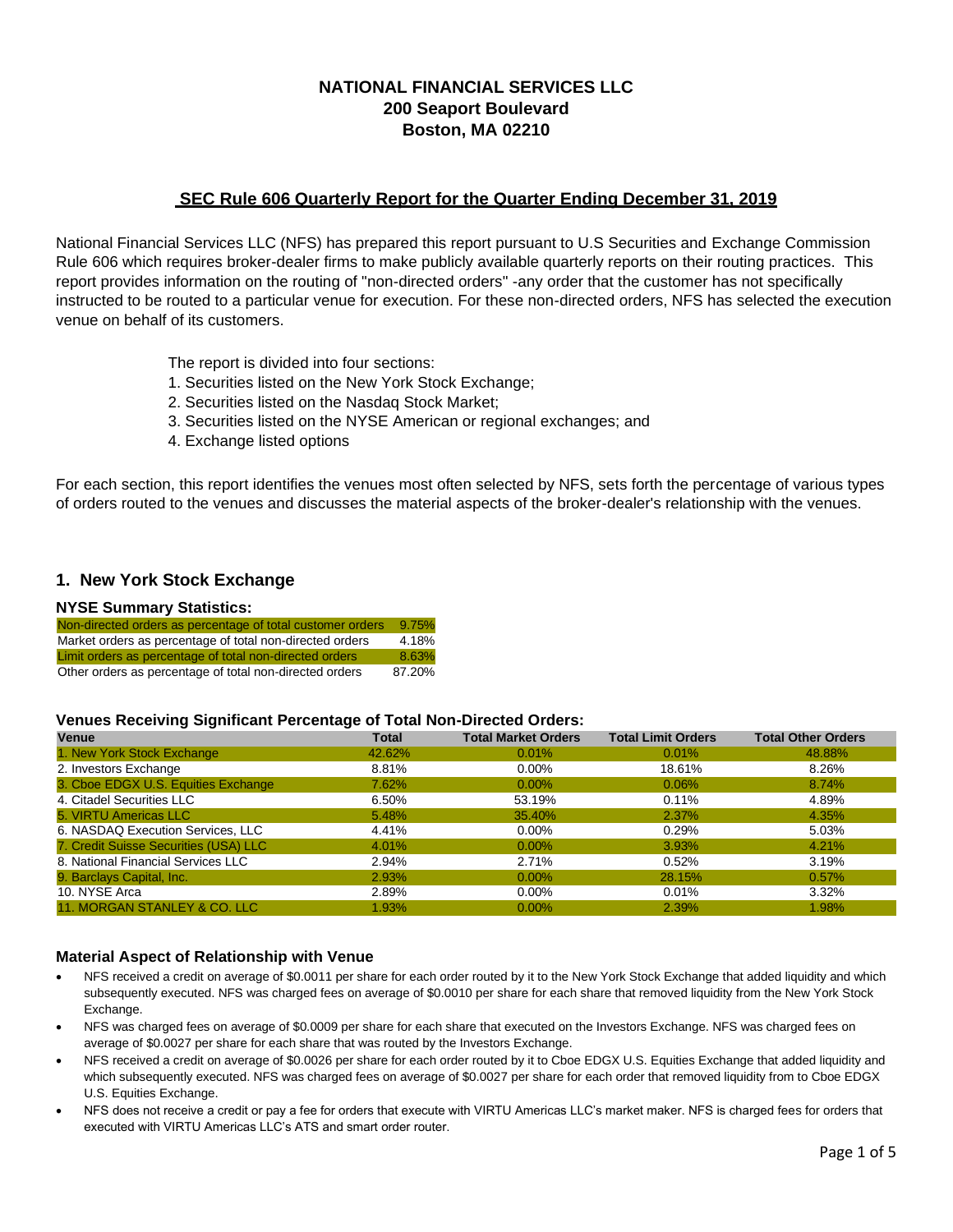- NFS received a credit on average of \$0.0029 per share for each order routed by it to Nasdaq Execution Services, LLC that added liquidity and which subsequently executed. NFS was charged fees on average of \$0.0018 per share for each order that removed liquidity from Nasdaq Execution Services, LLC.
- NFS is charged fees for orders that executed with Credit Suisse Securities (USA) LLC's Alternative Trading System (ATS) and smart order router.
- National Financial Services (NFS) operates a registered ATS for crossing opportunities.
- NFS is charged fees for orders that executed with Barclays Capital, Inc's Alternative Trading System (ATS).
- NFS received a credit on average of \$0.0015 per share for each order routed by it to NYSE ARCA that added liquidity and which subsequently executed. NFS was charged fees on average of \$0.0031 per share for each order that removed liquidity from NYSE ARCA.
- NFS is charged fees for orders that executed with Morgan Stanley & Co. LLC's Alternative Trading System (ATS) and smart order router.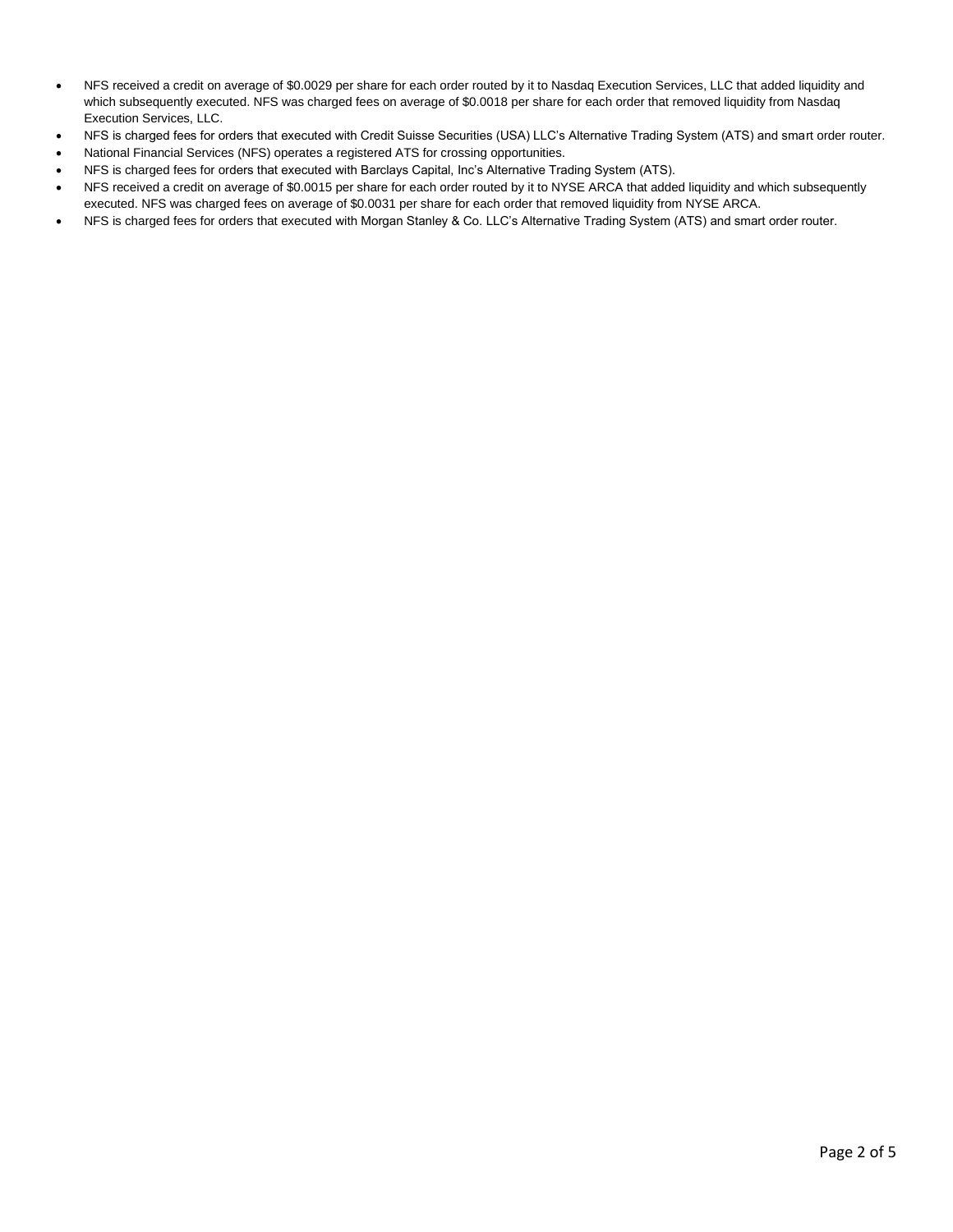## **2. Nasdaq Stock Market**

#### **NASDAQ Summary Statistics:**

| Non-directed orders as percentage of total customer orders | 7.48%  |
|------------------------------------------------------------|--------|
| Market orders as percentage of total non-directed orders   | 3.51%  |
| Limit orders as percentage of total non-directed orders    | 18.28% |
| Other orders as percentage of total non-directed orders    | 78.21% |

### **Venues Receiving Significant Percentage of Total Non-Directed Orders:**

| <b>Venue</b>                          | <b>Total</b> | <b>Total Market Orders</b> | <b>Total Limit Orders</b> | <b>Total Other Orders</b> |
|---------------------------------------|--------------|----------------------------|---------------------------|---------------------------|
| 1. NASDAQ Execution Services, LLC     | 20.98%       | 0.05%                      | 0.19%                     | 26.77%                    |
| 2. Investors Exchange                 | 20.50%       | $0.00\%$                   | 12.68%                    | 23.25%                    |
| 3. Cboe EDGX U.S. Equities Exchange   | 10.57%       | $0.00\%$                   | $0.04\%$                  | 13.50%                    |
| 4. Barclays Capital, Inc.             | 6.32%        | $0.00\%$                   | 31.59%                    | 0.70%                     |
| 5. Citadel Securities LLC             | 5.39%        | 53.47%                     | 0.03%                     | 4.49%                     |
| 6. National Financial Services LLC    | 4.69%        | 2.44%                      | 0.31%                     | 5.81%                     |
| 7. VIRTU Americas LLC                 | 4.58%        | 35.44%                     | 1.69%                     | 3.87%                     |
| 8. Credit Suisse Securities (USA) LLC | 4.37%        | $0.00\%$                   | 3.27%                     | 4.82%                     |
| 9. NYSE Arca                          | 4.11%        | $0.00\%$                   | 0.01%                     | 5.25%                     |
| 10. Liquidnet, Inc.                   | 3.20%        | $0.00\%$                   | 17.44%                    | $0.02\%$                  |
| 11. MORGAN STANLEY & CO. LLC          | $3.00\%$     | $0.00\%$                   | 1.88%                     | 3.39%                     |
| 12. Morgan (J.P.) Securities Inc.     | 2.31%        | $0.00\%$                   | 8.57%                     | 0.95%                     |

#### **Material Aspect of Relationship with Venue**

- NFS received a credit on average of \$0.0029 per share for each order routed by it to Nasdaq Execution Services, LLC that added liquidity and which subsequently executed. NFS was charged fees on average of \$0.0018 per share for each order that removed liquidity from Nasdaq Execution Services, LLC.
- NFS was charged fees on average of \$0.0009 per share for each share that executed on the Investors Exchange. NFS was charged fees on average of \$0.0027per share for each share that was routed by the Investors Exchange.
- NFS received a credit on average of \$0.0026 per share for each order routed by it to Cboe EDGX U.S. Equities Exchange that added liquidity and which subsequently executed. NFS was charged fees on average of \$0.0027 per share for each order that removed liquidity from to Cboe EDGX U.S. Equities Exchange.
- NFS is charged fees for orders that executed with Barclays Capital, Inc's Alternative Trading System (ATS).
- National Financial Services (NFS) operates a registered ATS for crossing opportunities.
- NFS does not receive a credit or pay a fee for orders that execute with VIRTU Americas LLC's market maker. NFS is charged fees for orders that executed with VIRTU Americas LLC's ATS and smart order router.
- NFS is charged fees for orders that executed with Credit Suisse Securities (USA) LLC's Alternative Trading System (ATS) and smart order router.
- NFS received a credit on average of \$0.0013 per share for each order routed by it to NYSE ARCA that added liquidity and which subsequently executed. NFS was charged fees on average of \$0.0025 per share for each order that removed liquidity from NYSE ARCA.
- NFS is charged fees for orders that executed Liquidnet, Inc's Alternative Trading System (ATS).
- NFS is charged fees for orders that executed with Morgan Stanley & Co. LLC's Alternative Trading System (ATS) and smart order router.
- NFS is charged fees for orders that executed with Morgan (J.P.) Securities Inc's Alternative Trading System (ATS).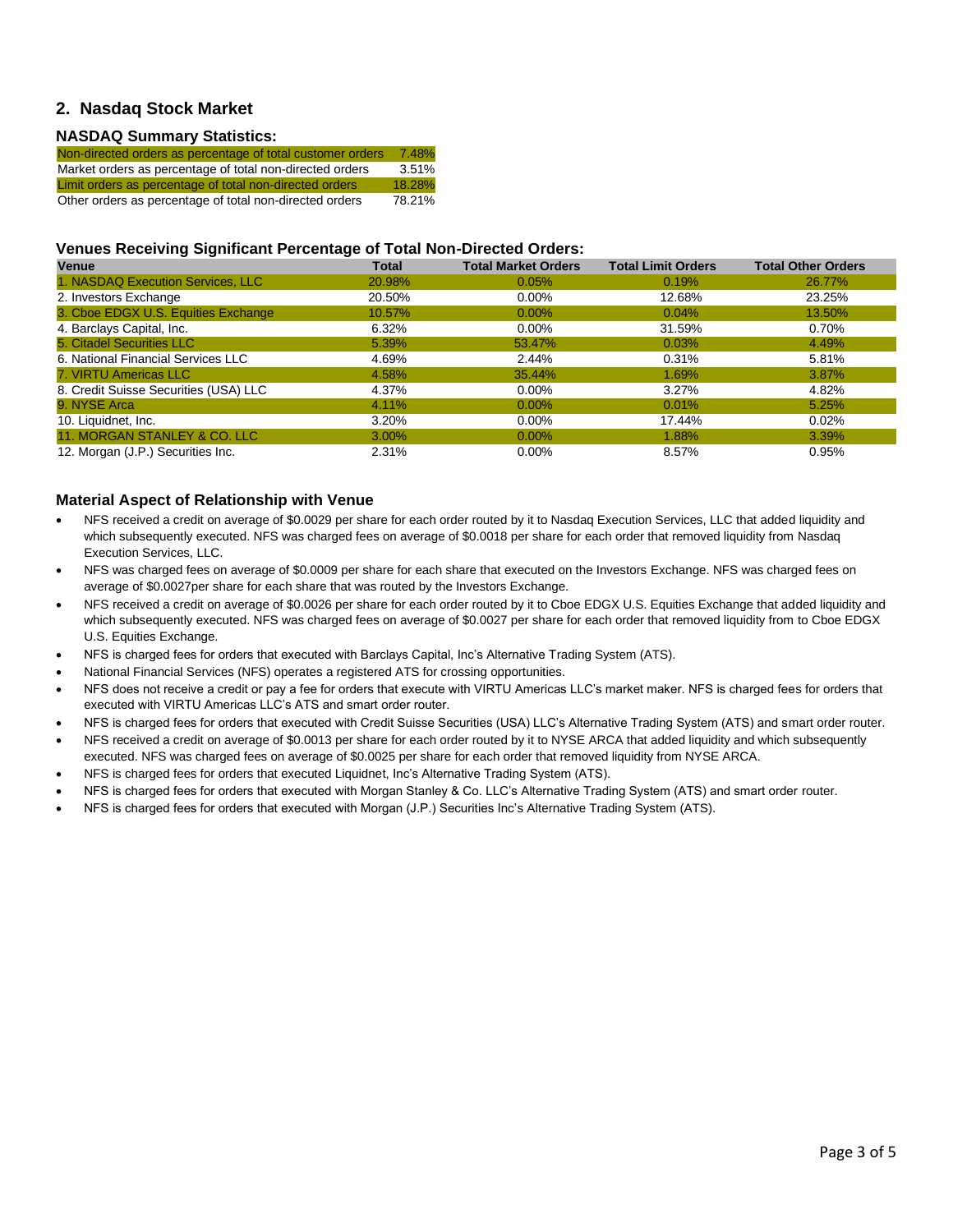## **3. NYSE American or Regional Exchanges**

#### **NYSE American Summary Statistics:**

| Non-directed orders as percentage of total customer orders 32.72% |        |
|-------------------------------------------------------------------|--------|
| Market orders as percentage of total non-directed orders          | 14.06% |
| Limit orders as percentage of total non-directed orders           | 4.25%  |
| Other orders as percentage of total non-directed orders           | 81.69% |

### **Venues Receiving Significant Percentage of Total Non-Directed Orders:**

| <b>Venue</b>                          | <b>Total</b> | <b>Total Market Orders</b> | <b>Total Limit Orders</b> | <b>Total Other Orders</b> |
|---------------------------------------|--------------|----------------------------|---------------------------|---------------------------|
| 1. NYSE American                      | 16.11%       | $0.00\%$                   | $0.02\%$                  | 19.72%                    |
| 2. Citadel Securities LLC             | 15.03%       | 56.04%                     | $0.34\%$                  | 8.74%                     |
| 3. NYSE Arca                          | 12.04%       | 0.01%                      | $0.00\%$                  | 14.73%                    |
| 4. VIRTU Americas LLC                 | 10.09%       | 33.31%                     | 2.74%                     | 6.47%                     |
| 5. Cboe BZX U.S. Equities Exchange    | 8.53%        | 0.10%                      | 0.56%                     | 10.39%                    |
| 6. Credit Suisse Securities (USA) LLC | 8.27%        | $0.00\%$                   | 2.99%                     | 9.97%                     |
| 7. NASDAQ Execution Services, LLC     | 6.05%        | $0.00\%$                   | 0.56%                     | 7.37%                     |
| 8. Cboe EDGX U.S. Equities Exchange   | 4.41%        | $0.00\%$                   | 0.12%                     | 5.39%                     |
| 9. Investors Exchange                 | 4.39%        | $0.00\%$                   | 4.22%                     | 5.15%                     |
| 10. MORGAN STANLEY & CO. LLC          | 2.73%        | $0.00\%$                   | 1.55%                     | 3.26%                     |
| 11. Barclays Capital, Inc.            | 2.69%        | $0.00\%$                   | 43.84%                    | 1.01%                     |

#### **Material Aspect of Relationship with Venue**

- NFS received a credit on average of \$0.0020 per share for each order routed by it to NYSE American that added liquidity and which subsequently executed. NFS was charged fees on average of \$0.0006 per share for each order that removed liquidity from NYSE American.
- NFS received a credit on average of \$0.0017 per share for each order routed by it to NYSE ARCA that added liquidity and which subsequently executed. NFS was charged fees on average of \$0.0021 per share for each order that removed liquidity from NYSE ARCA.
- NFS does not receive a credit or pay a fee for orders that execute with VIRTU Americas LLC's market maker. NFS is charged fees for orders that executed with VIRTU Americas LLC's ATS and smart order router.
- NFS received a credit on average of \$0.0026 per share for each order routed by it to Cboe BZX U.S. Equities Exchange that added liquidity and which subsequently executed. NFS was charged fees on average of \$0.0029 per share for each order that removed liquidity from Cboe BZX U.S. Equities Exchange.
- NFS is charged fees for orders that executed with Credit Suisse Securities (USA) LLC's Alternative Trading System (ATS) and smart order router.
- NFS received a credit on average of \$0.0029 per share for each order routed by it to Nasdaq Execution Services, LLC that added liquidity and which subsequently executed. NFS was charged fees on average of \$0.0018 per share for each order that removed liquidity from Nasdaq Execution Services, LLC.
- NFS received a credit on average of \$0.0026 per share for each order routed by it to Cboe EDGX U.S. Equities Exchange that added liquidity and which subsequently executed. NFS was charged fees on average of \$0.0027 per share for each order that removed liquidity from to Cboe EDGX U.S. Equities Exchange.
- NFS was charged fees on average of \$0.0009 per share for each share that executed on the Investors Exchange. NFS was charged fees on average of \$0.0027 per share for each share that was routed by the Investors Exchange.
- NFS is charged fees for orders that executed with Morgan Stanley & Co. LLC's Alternative Trading System (ATS) and smart order router.
- NFS is charged fees for orders that executed with Barclays Capital, Inc's Alternative Trading System (ATS).